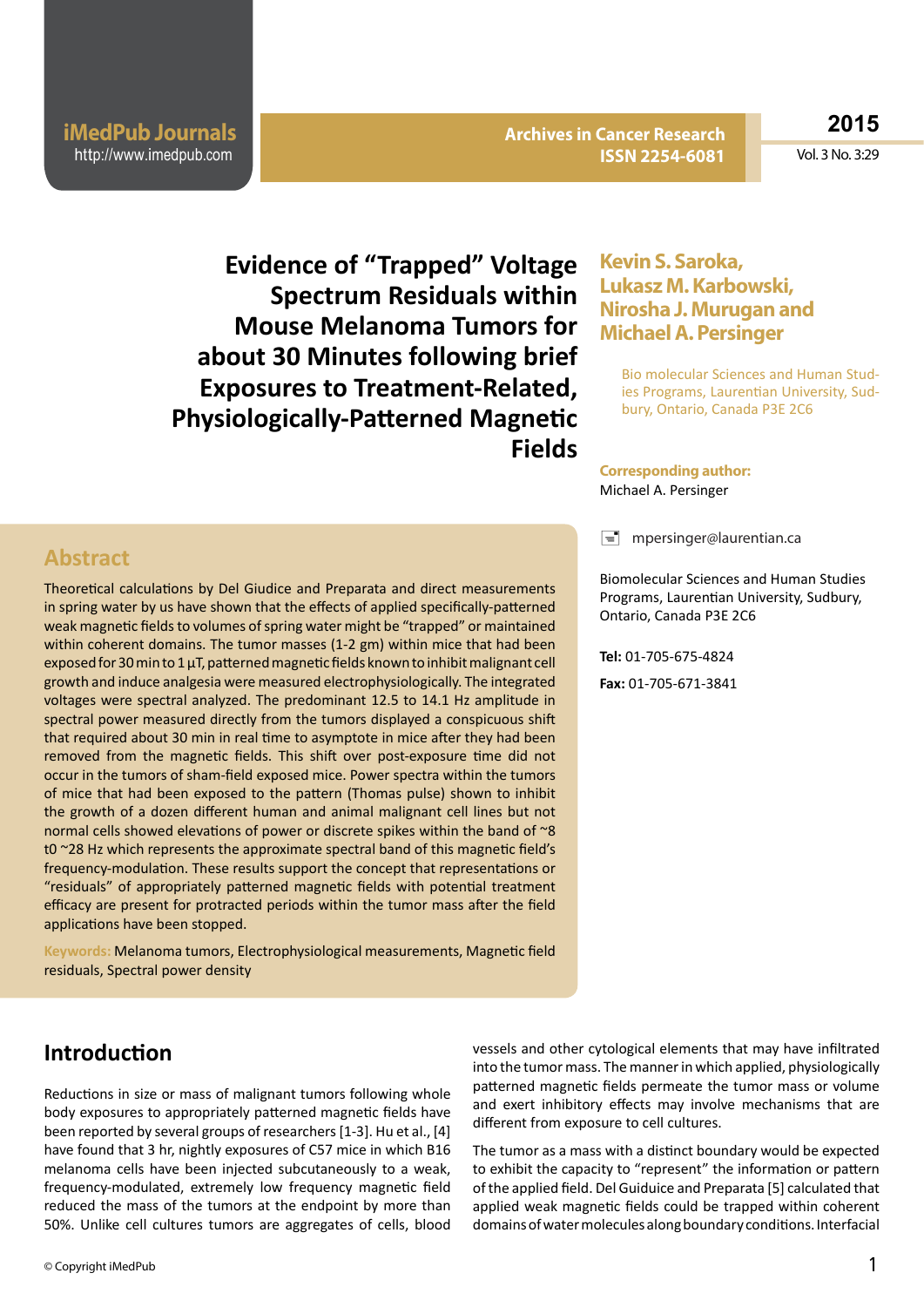water rather than bulk water has been shown by Pollack and his colleagues [6,7] to exhibit unusual physical chemical properties that could facilitate interaction and maintenance of applied magnetic fields. Murugan et al. [8] demonstrated this capacity for physiological (spring) water to "hold" the energy from applied magnetic fields before the intrinsic structure dissipated and the pH shifted quickly. The "holding" interval, despite the regular addition of small aliquots of proton donors, ranged from 3 min to about 15 min and was intensity dependent within the range of 0.1 to 1.5 μT.

If this assumption is valid, tumors following exposure to these fields would be expected to display electrophysiological profiles that reflect the history of exposure. Detailed examination of these profiles could reveal the discrepancies and hence the potentially intrinsic transformations between the temporal structure of the applied fields and the pattern emitted by the tumor. This difference could be relevant for inferring the physical properties of the tumor as well as for designing potential temporal patterns of magnetic fields that might be effective for terminating the growth of malignant masses. We have imagined a condition where simultaneous application of slight phase- or oppositepolarity modulations of the pattern emerging from the tumor mass could diminish its growth. This type of methodology was reported to be effective to cancel the polarized foci in brains of epileptic patients and to reduce their incidence of seizures [9].

That tumours display electrophysiological profiles reflecting differential impedance was examined by Michalak and Nawrocka-Bogusz [10]. They found that different type of tumors in human patients exhibited a wide range of electrophysiological frequencies. We designed an experiment to discern if only 30 min of exposure to computer-generated, temporally patterned magnetic fields that: 1) have been shown to diminish the growth of malignant cells from about one dozen human and mouse cell lines but not to affect nonmalignant cell growth, and, 2) elicits morphine-equivalent analgesia in planarian [11], molluscs [12] and rats [13], elicit residual "signatures" that can be discerned by spectral power density (SPD) analyses after the fields have been removed. Here we present evidence that residual effects are clearly demonstrated within the SPD profiles of tumor masses in the host mice after their terminations.

# **Materials and Methods**

A total of 11 male C57 mice approximately 140 days of age had been maintained in standard plastic cages (2 to 4 mice per cage) within our colony room whose temperature was maintained at 21°C with a L:D (light:dark) cycle of 12:12 beginning at 0800 hr. Each mouse had been injected subcutaneously into the right flank with ~0.5 million B6-B16 mouse melanoma cells (100% confluence) within 50 μL. About 15 to 20 days later when the tumor presence was conspicuous and the mice were approaching the endpoint of the Animal Care Committee-approved protocol the measurements were begun. Over several days mice (1 or 2 per day) were exposed for 30 min to either the Thomas pulse (n=4) which has been shown to reduce malignant cell proliferation in cell culture and mice, the burst-x (n=3) which has been demonstrated to produce the equivalence analgesia of 4 mg/kg of morphine or to control (sham field, n=4) conditions.

The exposure equipment has been described elsewhere [14]. It was a box constructed from plastic. A solenoid in which a metal rod had been inserted (to enhance the strength of the field) was permanently attached to each face of the cube. The circuit from the digital to analogue (DAC) converter was structured such that opposing pairs of solenoids were connected in each of the three planes. The circuitry was programmed to rotate the onset and offset of the pairs of solenoids once every 0.5 s. As a result the fields were generated cross the X plane, Y plane, and Z plane, and then all three planes simultaneously. One cycle required 2 s. The median maximum strength of the magnetic field was 1 to 1.5 μT. The box was filled with  $\frac{1}{4}$  inch corncob bedding such that the mouse ambulated within the center of the focus of the fields from the 3 pairs of solenoids. The control or sham box was constructed identically except no field was activated.

The two patterned magnetic fields were composed of 849 points (Thomas) and 230 points (burst-x). Pictures of the patterns have been published multiple times [14]. Each point was a number (1 through 256) that was transformed to voltages (-5 to +5 V) such that below 127 the polarity was negative, above 127 the polarity was positive, and 127=0 V. The point duration (which the real time plus port latency of the 286 computer that generated the changes from the programmable software) was 3 ms. This meant that each number between 0 and 257 that generated the voltages that produced the patterned was activated for 3 ms. This point duration has been shown to be critical for the effective inhibition of malignant cell growth for the Thomas pattern and the elicitation of analgesia for the burst-x pattern. Each pattern was repeated with an interpattern delay of 3 ms for the 30 min period while the mouse moved freely.

After the 30 min of exposure to the magnetic field or control conditions the mice were euthanized by  $CO<sub>2</sub>$ . Ten 12 mm long subdermal sensors were placed in each mouse within the tumor  $(n=3)$ , the left leg  $(n=2)$ , the chest  $(n=3)$  and the left ear  $(n=2)$ . Each tumor, as measured after the experiment, was about 1.5 to 2 gm. The array of placement provided sufficient channels to allow robust analyses and to correct for artifacts. Twenty-five (25) min of recordings from the 3 tumor leads were imported into MATLAB for each mouse. An average of the tumor-related signal was obtained by computing the temporal root-mean-square of the three sensors inserted in the tumor. Spectral analyses for each of the 5-min intervals in the 25 min recording period were completed for each of the 11 mice. Due to the presence of ~160 frequency bins between 1 and 40 Hz, cursory one-way analyses of variance were completed for the first 5 min of each frequency bin in order to screen for any changes indicative of residual effects from the 30 min of magnetic field exposure. MANOVA (Multivariate Analysis of Variance) was completed to explore the possible temporal changes within a given frequency band.

# **Results**

The most conspicuous and robust effect involved the frequency band between 12.45 and 14.1 Hz. The analysis of variance indicated that the tumors within the mice that had been exposed to the burst-x field displayed significantly higher voltages relative to those exposed to either the Thomas pattern or control conditions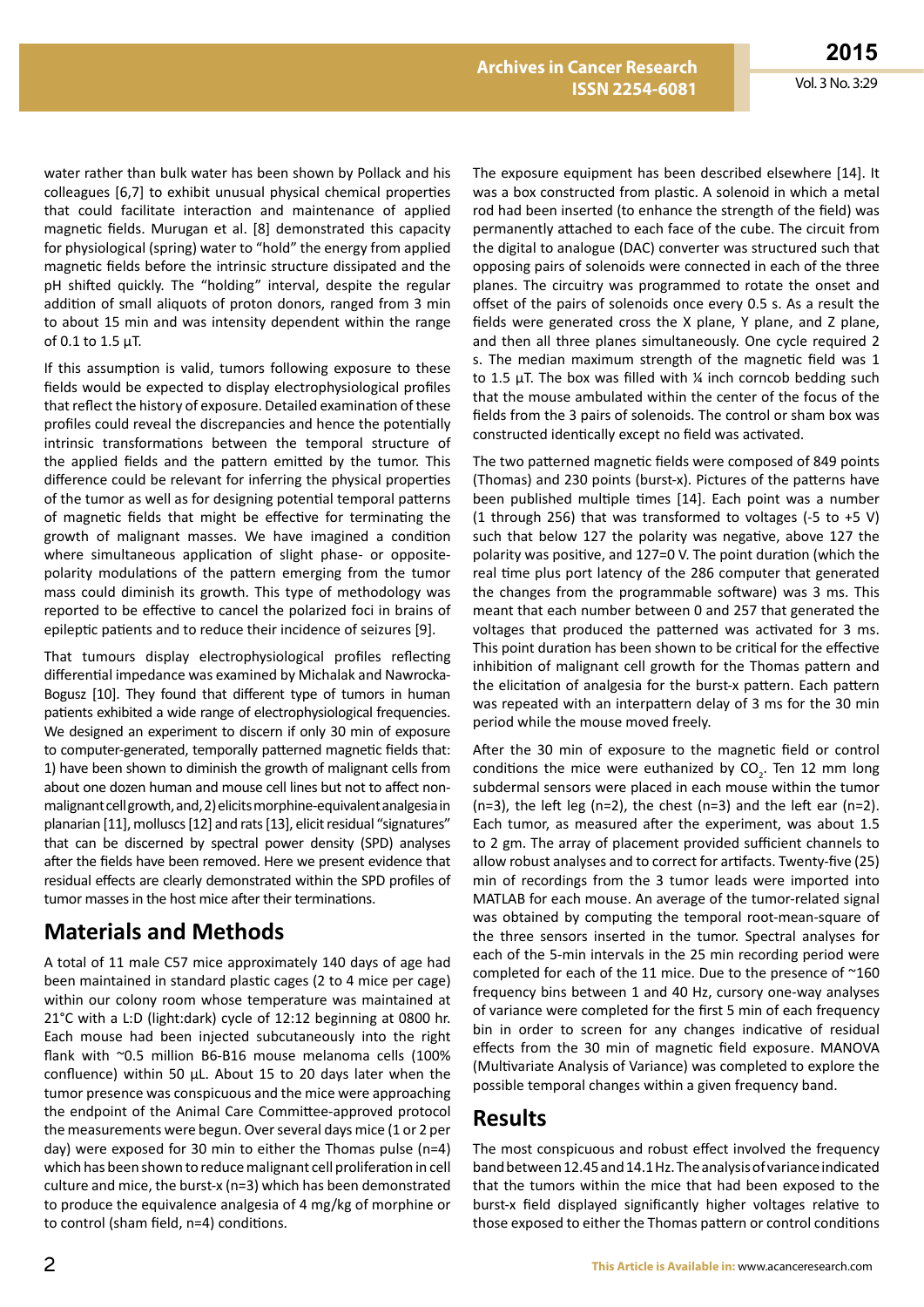$[F(2,8)=5.24, p < .05, eta^2=0.57]$ . Eta<sup>2</sup> indicates that more than half of the variance in voltage shifts was accommodated ("explained") by the experimental treatment. This magnitude of effect size is sufficient to exhibit clinical benefits. The effect is seen in **Figure 1**.

A total of four relative scores were computed by subtracting [(time+1)-(time)] for each of the 5  $\times$  5 minute intervals for the summed 12.5-14.1 Hz voltages in order to inspect possible timedependent changes. These changes are shown in **Figure 2**. There was a strongly statistically significant [F=10.19, p <.05; partial eta<sup>2</sup>=0.72] difference. The effect size is sufficiently large to suggest direct influence upon a fundamental mechanism. Compared to the sham-exposed groups that did not show appreciable changes in relative voltage alterations over the 25 min, the tumors from the mice that had been exposed to either type of magnetic fields displaced a time-dependent shift of about 120% that achieved an asymptote about 20 min after the measurements began which was about 30 min after the removal from the 30 min duration exposure.

For the second component the coherence was assessed for signals recorded from the outside and deep inside the tumor as determined by the needle electrode placements. For the 30 min following removing from the 30 minutes of Thomas pattern exposure there was a marked diffuse increase between 8 and 29 Hz. When referenced to the tail, WinEEG software indicated conspicuous increases in instantaneous coherence at 4, 8, 10, 20, and 29 Hz in a sample mouse that had been exposed to the Thomas pattern compared to a sample mouse that had been exposed to the sham field condition. The results in **Figure 3** are conspicuous.

### **Discussion**

The results of this study indicated that there was a peak in spectral power density between 12.5 and 14.1 Hz of voltage changes within approximately 1 to 2 gm subcutaneous melanoma tumors





bandwidth over time (minutes) as a function of previous 30 min exposure to control (sham), burst-x, or Thomas magnetic field patterns. Vertical bars indicate SEMs.

that had grown subsequent to injection of about a 0.5 million of these cells about 20 days earlier. A single 30 min exposure to the patterned magnetic field was followed by a marked shift in this power density over a 30 min period compared to that displayed by the tumors from control (non-exposed) mice. The broader band of between about 8 Hz and 30 Hz where the elevated potentials were noted is congruent with the spectral power density of the Thomas pulse itself when presented in 3 ms point durations [15]. These results are consistent with our prediction that tumor masses could maintain the representation of applied magnetic fields within their volume and that it would dissipate in a systematic and exponential manner following the removal from the magnetic field.

If there is symmetry in the asymptote of the response following the initial exposure to these temporally patterned magnetic fields and the asymptote following their removal, we could surmise that approximately 30 min was required to produce the peak. This is similar to the minimal duration of daily exposures required to produce diminished cell growth in cell culture as well as the latency observed from the increases in calcium influx into melanoma cells as revealed by confocal microscopy [16]. Almost 40 years ago W. Ross Adey et al., [17] found that 6 Hz and 16 Hz but not 32 Hz or 75 Hz electric fields around 10 V·m-1 produced maximum effects upon chick and cat cerebral tissues. The physical-chemical correlate or substrate for this latency must be pursued. However our studies suggest that this duration might be required for the energy associated with the applied field within water molecules to achieve a critical threshold [18].

The complex contribution of water to the multiple processes involved with development of tumors has been discussed extensively by Davidson and his colleagues [18]. Although the role of the proton associated with the hydronium ion is considered paramount [19,20] the role of transient uncoupling of critical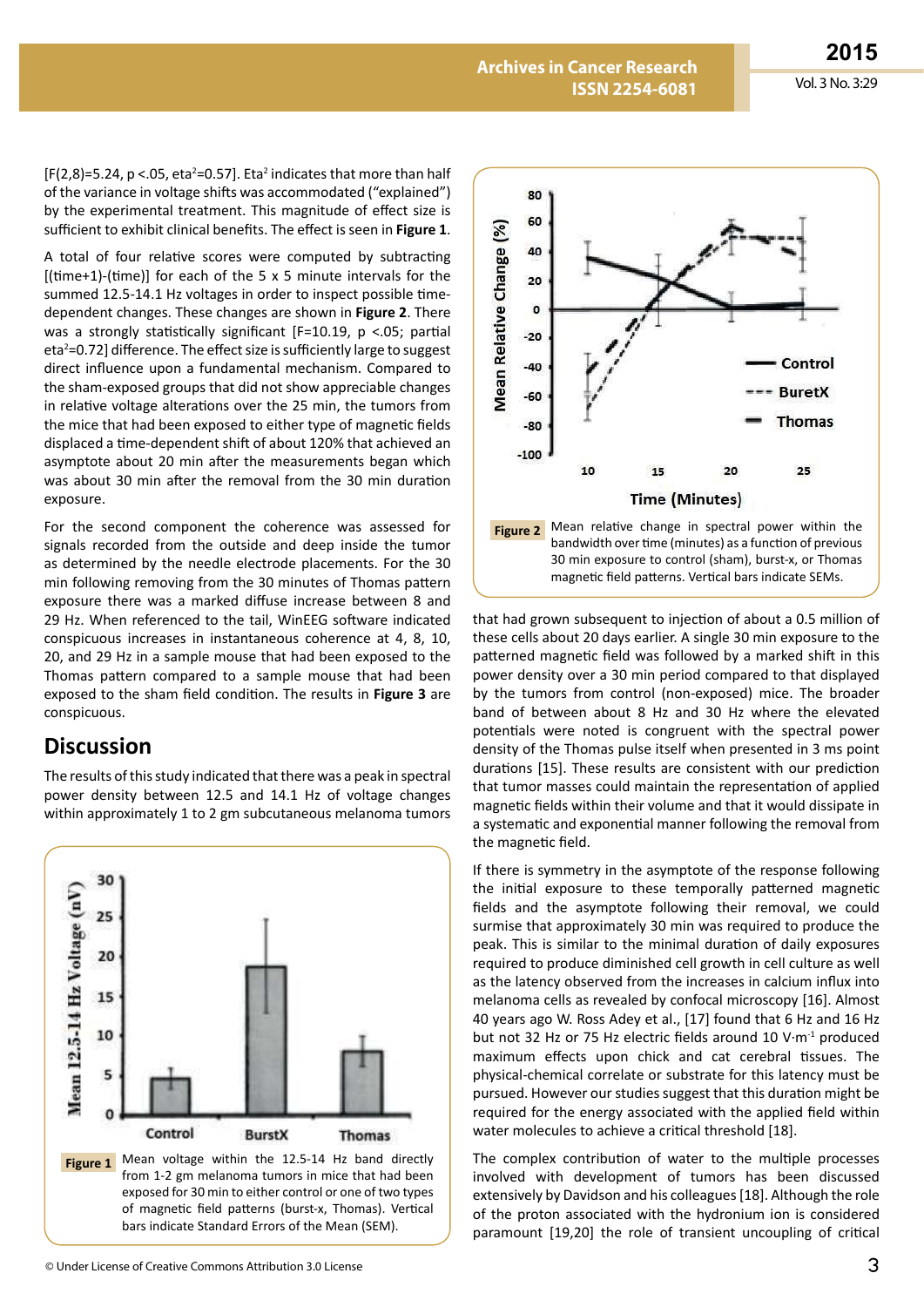

signalling pathways should also be considered. For example Ishido et al. [21] demonstrated that 1.2 μT magnetic fields with specific pulses in the extremely low frequency range could cause uncoupling of signal transduction between adenylyl cyclase and melatonin receptors. In a manner analogous to the strong field of a 1 T magnetic field and accompanying resonance radiofrequency source producing alterations in spin-spin or spin-lattice relations of protons in water, uncoupled signal transductions might exhibit the "relaxation" and rebound recovery to the previous state once the field was removed.

# **Acknowledgement**

We thank Dr. W. E. Bosarge, Jr., CEO Capital Technologies, Inc. for his support of this research.